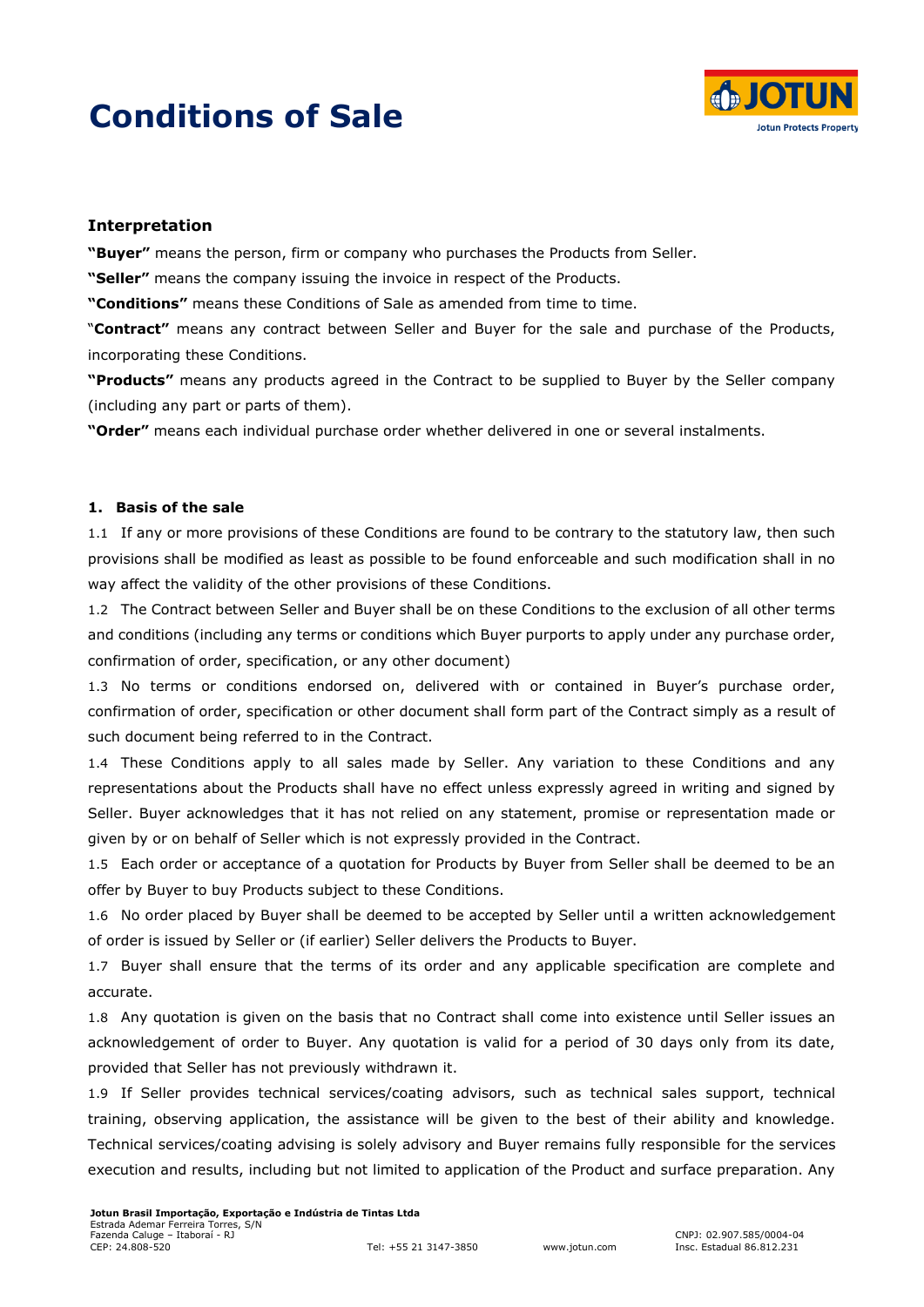such advice or assistance is subject to the provisions of Article 11.

#### **2. Orders and Specifications**

2.1 The quantity and description of the Products shall be as set out in Seller's quotation or its written acknowledgement of Buyer's order.

2.2 All samples, drawings, descriptions, specifications and advertising issued by Seller and any descriptions or illustrations contained in Seller's catalogues or brochures are issued or published for the sole purpose of giving an approximate idea of the Products described in them. They shall not form part of the Contract, and this is not a sale by sample.

2.3 Seller reserves the right to make changes in the specification of the Products, if required for compliance with any local safety, statutory or regulatory requirements, considering the location where the Products are to be supplied. Such changes will be informed to Buyer and shall not materially affect the quality or performance of the Products.

2.4 Seller is currently limited to supply of some raw materials employed in the production of certain Products. Production volumes may be affected if supply shortages continue. Consequently, any products and/or quantities and the timing of delivery of such ordered products shall be subject to Seller's prior approval.

2.5 Seller shall not be liable for any expenses, delays, claims for damages and compensation, direct or indirect, caused by the said shortage of raw materials in Article 2.4 above.

## **3. Cancellation and Cancellation Fee**

3.1 Orders accepted by Seller cannot be cancelled by Buyer prior to delivery, with exception of orders for standard products and colours, which may be cancelled by written agreement with Seller upon the condition that Buyer indemnifies Seller by paying a cancellation fee of 10 -ten- percent of the gross sales value of the cancelled part of the Order.

3.2 If Buyer has to accept the cancellation of an order from its own customer, Buyer may, prior to delivery, proportionally cancel its order(s) for standard products and colours related to that particular customer upon paying a cancellation fee to the Seller of 5 –five- percent of the gross sales value of the cancelled order(s). 3.3 Nothing in Articles 3.1 and 3.2 is intended to be a penalty payment and any sums set out are genuine pre-estimates of the losses that would be suffered by Seller in the event of cancellation of the order.

### **4. Returns**

4.1 All sales are final and no refund or credit will be offered for Products returned after shipment or dispatch from Seller, unless Seller, at his own discretion, has agreed otherwise in writing, prior to return and the returned Products arrive in good re-sellable condition, in Seller's opinion. Prices subject to refund or credit shall be fixed by Seller. Freight and handling fees will be covered by Buyer if Seller agrees with any return. 4.2 The following Products shall not be accepted for return: (i) tinted products, except if in standard colours by Jotun Brazil; (ii) MTO products, i.e., manufactured at Buyer's request; (iii) damaged cans; (iv) products with less than 45 days to expire.

4.3 Buyer is hereby aware of variation in production in  $+$  / - 10 – ten – percent for MTO products and hereby pre-approves their acceptance in the events of any excess or shortage within the abovementioned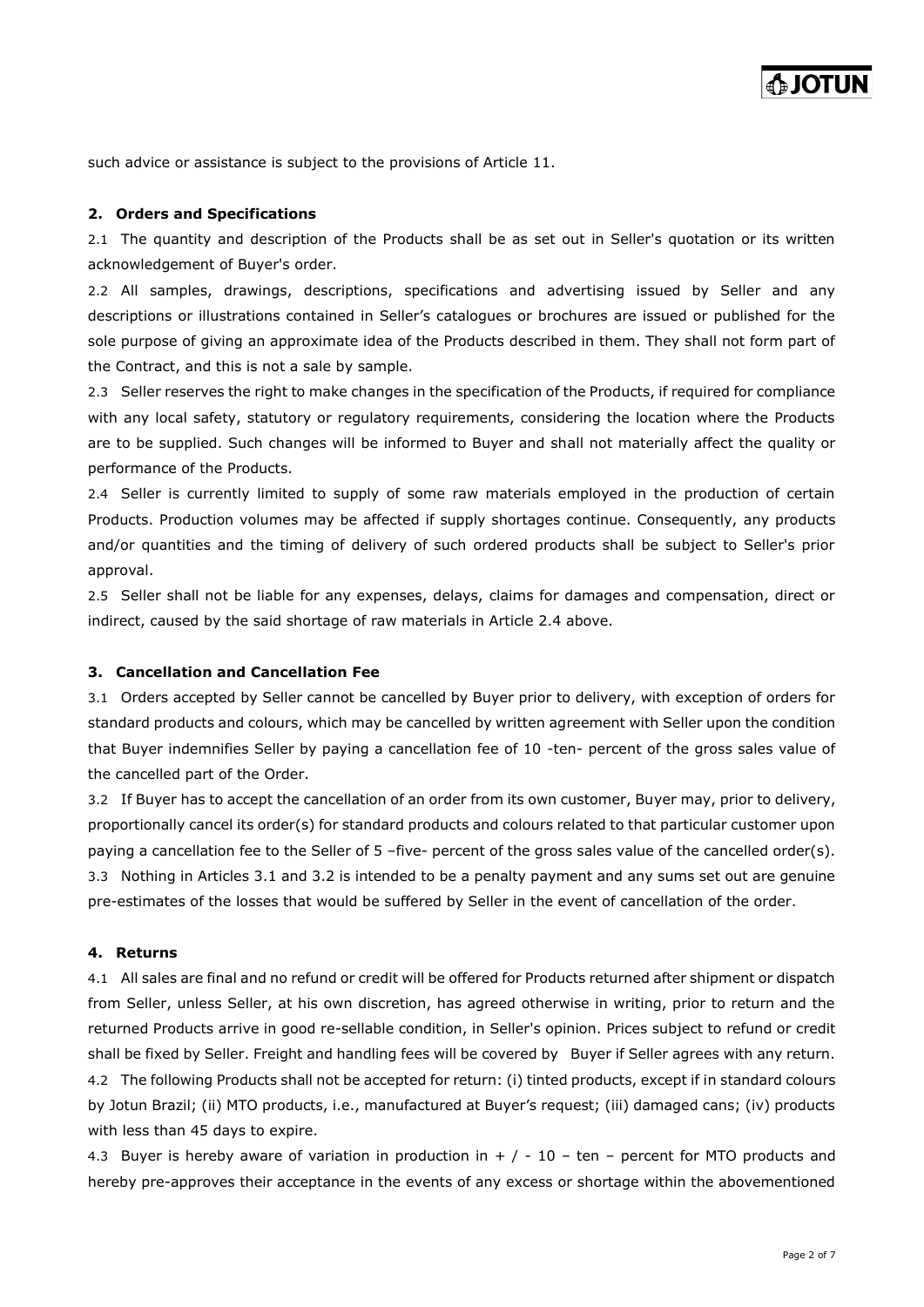percentage.

#### **5. Price of the Products**

5.1 All orders will be invoiced at Seller's prices previously agreed with Buyer. Delivery costs are not included in the price, unless expressly agreed otherwise in writing. The packaging is included in the price and is not returnable, unless otherwise determined by applicable law.

Any special packaging requirements will incur an additional non-refundable charge.

5.2 The Buyer is responsible for all taxes on sale or use, taxes on industrialized products or any other applicable taxes or charges.

5.3 If the Buyer changes the specifications of his purchase order between the date of request for proposal and the date of confirmation of purchase by the Seller and such change has impacts on the taxation applicable to the purchase and sale of the Products, the price of the Products may be modified to reflect the change in incident taxes.

5.4 Products ordered in excess to those specified in the Contract are subject to Seller's regular prices.

#### **6. Terms of Payment**

6.1 Buyer shall pay the price of the Products, including any applicable value added tax within 30 days of the date of Seller's invoice.

6.2 Buyer shall pay the total amount of the order in USD, unless otherwise agreed in writing.

6.3 If Buyer fails to make any payment, in full or in part, on the due date, then, without prejudice to any other right or remedy available to Seller, including Article 8 and 9 below, Seller shall be entitled to charge Buyer interest on overdue payments, at the rate of 1% per month, applicable pro rata.

6.4 Without any prejudice to the interests on overdue payments set forth in article 6.3 herein, if Buyer fails to make any payment, in full or in part, on the due date, and has already utilized the Products corresponding to such overdue payments, a penalty equivalent to 20 – twenty – percent of the overdue amount shall be applicable.

6.5 Buyer shall be responsible for obtaining any licenses or exchange control consents necessary for the importation and use of, as well as payment for the Products ordered, in the event of exportation carried out by Jotun Brazil, and Buyer shall not be discharged from its contractual obligation toward Seller, regardless of total or partial failure to obtain such license or consent.

#### **7. Delivery, delay and failure to take delivery**

7.1 Unless otherwise agreed in writing, deliveries shall be made Ex-Works at Jotun Factory or Brokers or by CIF [place indicated by Buyer] (depending on the total amount of the Order, as informed by Seller), in Seller's standard packaging, including transport packaging, if Seller finds necessary.

7.2 If an Order is to be delivered in instalments, each instalment shall constitute a separate Contract delivery with regard to this Article 7.2 and 7.3. Failure by Seller to deliver any instalment in accordance with these Conditions, or any claim by Buyer in respect of any partial deliveries shall not affect any other delivery.

7.3 Buyer is only entitled to cancel the Order or an instalment if delivery is delayed by more than 30 – thirty- calendar days from agreed date of delivery. Buyer is only entitled to claim compensation for delay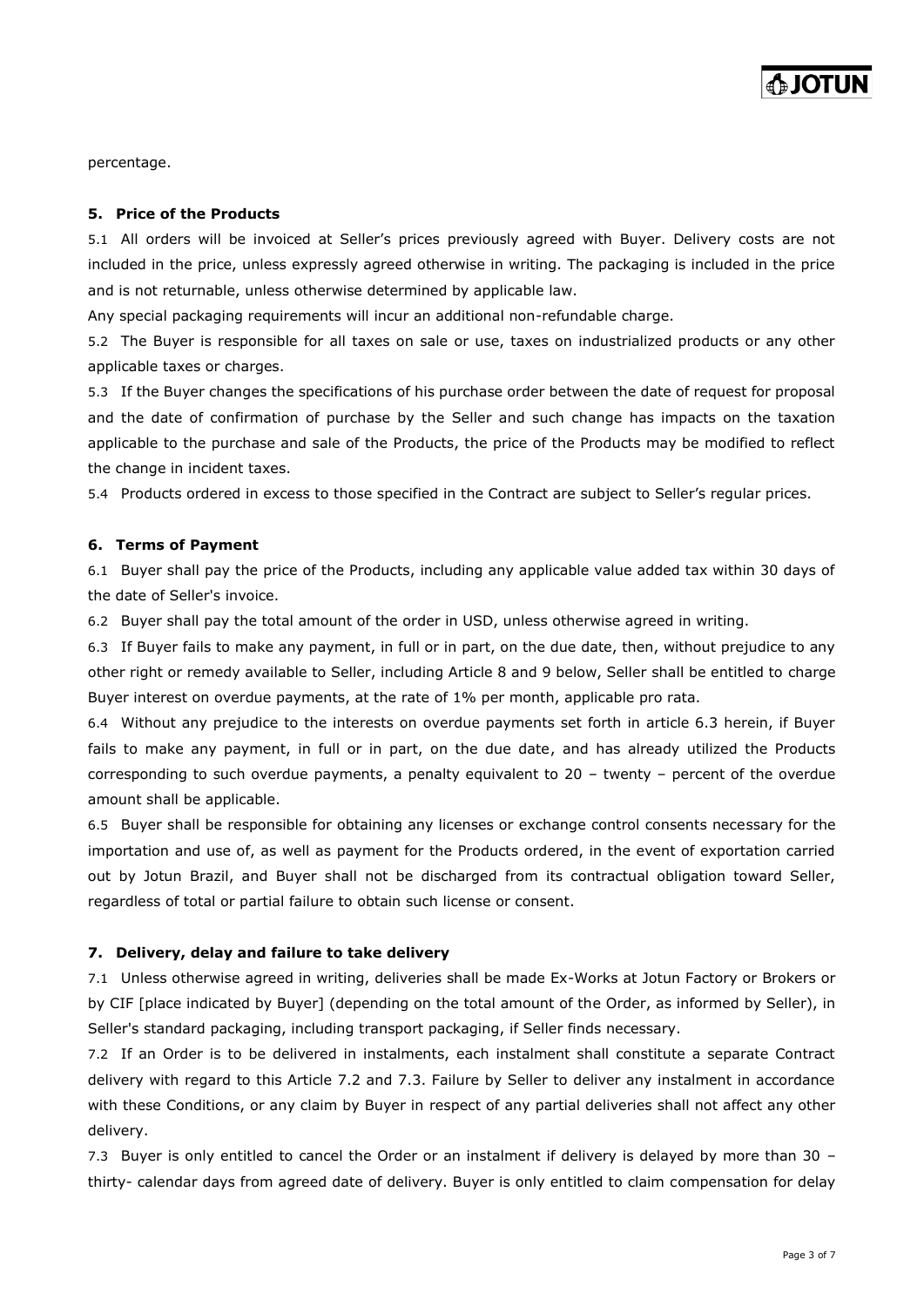if it is caused by an error or by negligence on behalf of Seller or its subcontractors, and the Order or instalment is cancelled as a result of the delay. Compensation may only be claimed for documented loss as a result of the delay and shall be limited to 10 – ten – percent of the Order price or the price related to the delayed instalment.

## **8. Retention of Title**

8.1 The Products are at the risk of the Buyer from the time of delivery according to agreed Incoterm. However, ownership of the Products shall not pass to Buyer until Seller has received in full all sums due to him in respect of: (i) the Products; and (ii) all other sums which are, or which become due to Seller from Buyer on any account.

8.2 Until ownership of the Products has passed to Buyer, Buyer shall: (i) hold the Products on a fiduciary basis as Seller's bailee; (ii) store the Products (at no cost to Seller) separately from all other goods of Buyer or any third party in such a way that they remain readily identifiable as Seller's property; (iii) not destroy, deface or obscure any identifying mark or packaging on or relating to the Products; and (iv) maintain the Products in satisfactory condition and keep them insured on Seller's behalf for their full price against all risks.

8.3 Buyer's right to possession of the Products shall terminate immediately if: (i) Buyer has a bankruptcy order made against him or makes an arrangement or composition with his creditors, or otherwise takes the benefit of any statutory provision for the time being in force for the relief of insolvent debtors, or convenes a meeting of creditors (whether formal or informal), or enters into liquidation (whether voluntary or compulsory) except a solvent voluntary liquidation for the purpose only of reconstruction or amalgamation, or has a receiver and/or manager, administrator or administrative receiver appointed of its undertaking or any part thereof, or documents are filed with the court for the appointment of an administrator of Buyer or notice of intention to appoint an administrator is given by Buyer or its directors or by a qualifying floating charge holder or a resolution is passed or a petition presented to any court for the winding-up of Buyer or for the granting of an administration order in respect of Buyer, or any proceedings are commenced relating to the insolvency or possible insolvency of Buyer; or (ii) Buyer suffers or allows any execution, whether legal or equitable, to be levied on its property or obtained against it, or fails to observe or perform any of its obligations under the Contract or any other contract between Seller and Buyer, or is unable to pay its debts or Buyer ceases to trade; or (iii) Buyer encumbers, pledges or in any other way charges any of the Products.

8.4 Seller shall be entitled to recover payment for the Products notwithstanding that ownership of any of the Products has not passed from Seller.

8.5 Buyer grants Seller, its agents and employees an irrevocable license at any time to enter any premises where the Products are or may be stored in order to inspect them, or, where Buyer's right to possession has terminated, to recover them.

8.6 On termination of the Contract, howsoever caused, Seller's (but not Buyer's) rights contained in this Article 8 shall remain in effect.

#### **9. Security of Payment**

9.1 If at any time Buyer; (i) fails to take delivery; or (ii) exceeds its credit limits; or (iii) is overdue with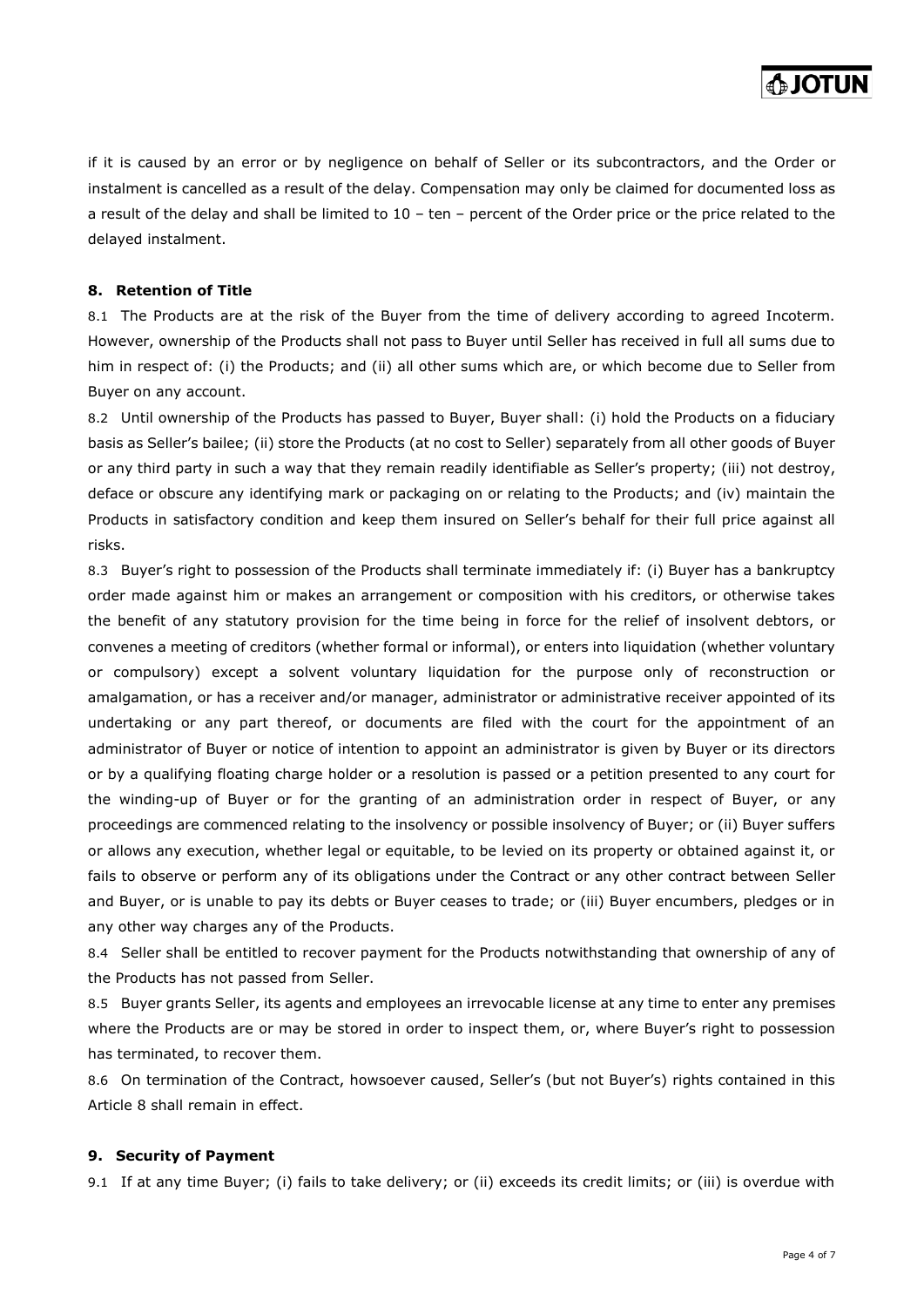

payments; or (iv) suspends its payments to Seller; or (v) enter into insolvency; as described in Article 8, or (vi) if, in Seller's sole and reasonable opinion, it appears that Buyer for any reason will have difficulties in collecting it's outstanding amounts, then Seller may at its own discretion and without liability or prejudice to its other rights and remedies under the Contract, dispose of the Products in transit and suspend or cancel further deliveries under the Contract or require advance payment or satisfactory security for payment in the form of an on demand guarantee from a first class national bank. The said bank needs to be approved by Seller at Seller's sole discretion.

#### **10. Warranties and Liabilities**

10.1 Seller warrants that the Products correspond with their specification at time of delivery according to provisions in this Article 10. This warranty is given by Seller subject to the following conditions, for which Seller has no liability:

- a) in respect of any defect in the Products arising from any drawing, design or specification supplied by Buyer;
- b) in respect of any defect arising from fair wear and tear, damage, negligence, abnormal working conditions, storage, application and handling failure on Buyer's side, or failure to follow Seller's instructions (whether oral or in writing) or the Technical Bulletin;
- c) if the Products are not used in accordance with the specification and/or their respective Technical Data Sheets and Safety Data Sheets
- d) if the total price for the Products delivered has not been paid by the due date for payment;
- e) for parts, materials or equipment not manufactured by the Seller, in respect of which Buyer shall only be entitled to the benefit of any such warranty or guarantee as given by the manufacturer to Seller.

10.2 Buyer shall examine the Products upon delivery. Claims from Buyer which is based on any defect in quality, volume, weight or condition of the Products or their failure to correspond with specifications shall be notified to Seller in writing within 14 days from (i) date of delivery or (ii) (where the defect or failure was not apparent on reasonable inspection) the date the defect or failure was or ought to have been discovered. If Buyer fails to notify Seller accordingly, Buyer shall be treated as having waived all claims connected with the matter which should have been notified.

10.3 No action whatsoever may be brought against Seller in connection with the Products unless written notification is received by Seller within twelve -12- months after the delivery.

10.4 Buyer has the burden of proof that the damage, loss or cost is caused by defective Products and is a result of having followed Seller's instructions or any other of the conditions named in this article.

10.5 Where any valid claim is notified to Seller in accordance with these conditions, Seller shall at its sole discretion: (i) replace the Products (or the part in question) free of charge, or (ii) repair the Products as appropriate. The terms of these Conditions shall apply to any repaired or replacement Products supplied by the Seller on this term.

#### **11. Seller's limitation of liability under the Contract**

11.1 The following provisions set out the entire financial liability of Seller (including any liability for the acts or omissions of its employees, agents and sub-contractors) to Buyer in respect of: (i) any breach of these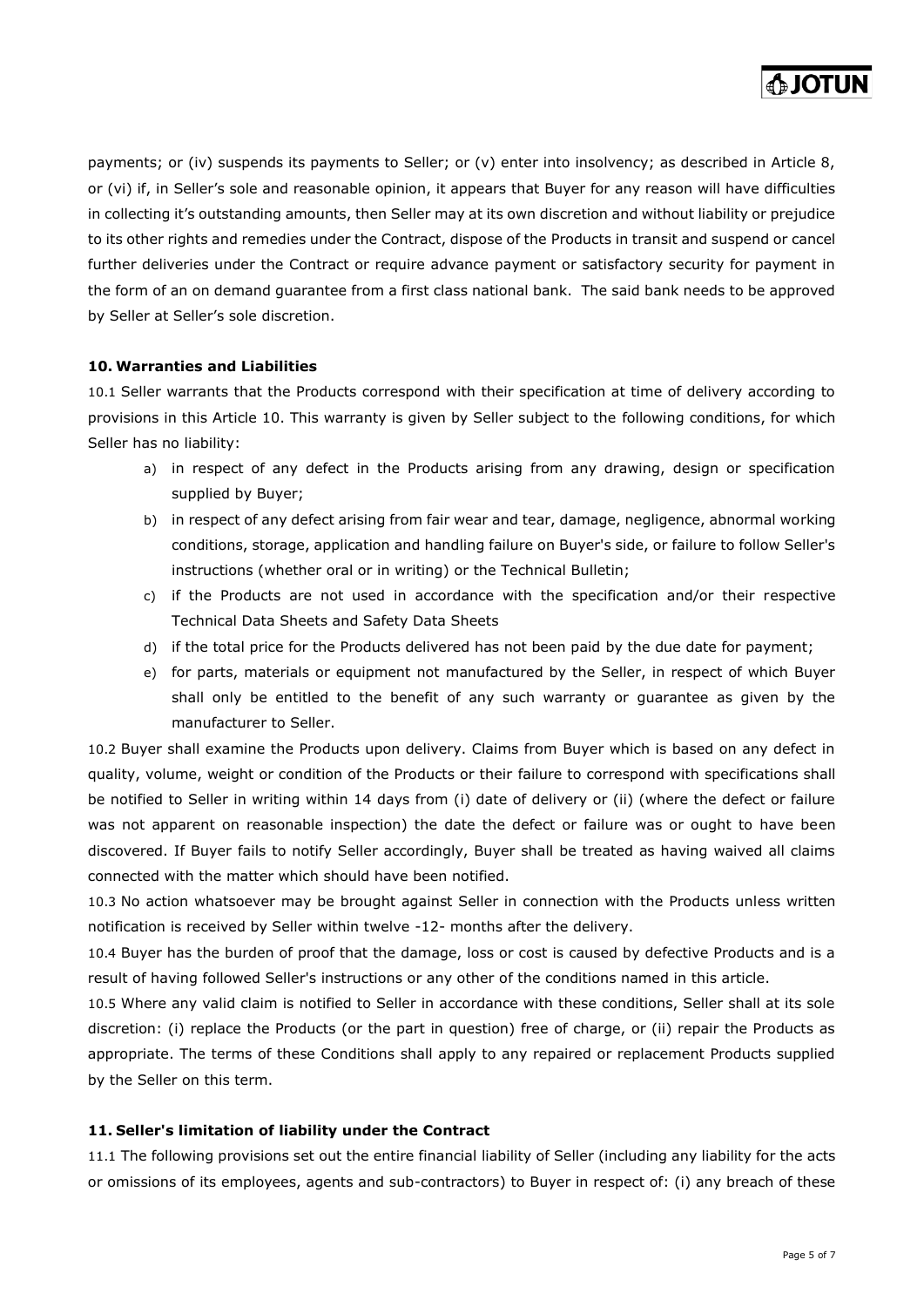

Conditions; and (ii) any defects related to or use made or resale by Buyer of any of the Products or any product incorporating the Products; and (iii) any representation, statement or tortious act or omission, including negligence arising under or in connection with the Contract, and (iv) any other Buyer's behavior in connection with the Contract.

11.2 Due the matter of proportionality between the value of the Products, Seller's margins and the potential loss or damage that may occur, Seller's total liability in law, contract, equity, tort (including negligence or breach of statutory duty), misrepresentation, restitution or otherwise, arising in connection with the performance or contemplated performance of the Contract shall be limited to 100% (one hundred percent) of the agreed price of the individual reference Order.

11.3 Seller shall only be liable to Buyer for direct damages arising from the Contract.

11.4 Seller shall not be liable for any damage to property caused by the Products after delivery. Nor shall Seller be liable for damage to goods and property manufactured by Buyer including goods and property belonging to any third party.

11.5 The Buyer will indemnify and hold harmless Seller for any third-party claim, related to such loss and damage, including but not limited to claims for loss, damage or expenses which may be brought against Seller in so far as the same arise by reason of, caused by or are related to the Products, its application or any repair. This indemnity shall apply to all third-party claims of whatsoever nature and howsoever arising except for claims relating to death or personal injury directly arising due to gross negligence on the part of the Seller.

11.6 Seller shall take reasonable care when providing any services to Buyer but for the avoidance of any doubt any services provided, including but not limited to technical services and coating advisory, to Buyer by Seller will be subject to the provisions of this Article 11.

#### **12. Force Majeure**

12.1 Neither Seller nor Buyer shall be liable or be deemed to be in breach of the Contract by reason of any delay in performing, or any failure to perform, any of their obligations in relation to the Contract, if the delay or failure (i) was due to any cause beyond its control that (ii) could not reasonably be expected when concluding the Contract and (iii) cannot reasonably be avoided or overcome. Without prejudice to the generality of the foregoing, the following shall always be regarded as causes beyond Seller's or Buyer's reasonable control: Acts of God, explosion, flood, tempest, fire or accident; war or threat of war, sabotage, insurrection, terrorism, civil disturbance or requisition; acts, restrictions, regulations, prohibitions or measures of any kind on the part of any governmental, parliamentary or local authority; import or export regulations or embargoes; strikes, lock-outs or other industrial actions or trade disputes.

12.2 Any delay in compliance or failure to comply with any obligations under this Agreement, caused by Covid-19 or any other pandemic that may occur, cannot and should not be considered a breach of the contract and Jotun cannot, in any way, be held responsible for any direct or indirect consequences.

#### **13. Intellectual Property Rights**

13.1 Buyer does not acquire any property rights in any intangible assets such as know-how and ideas including patents, patent applications, drawings, designs, trademarks, internet domain names, software and technical information, as well as any copyright relating thereto, whether registered or not which may